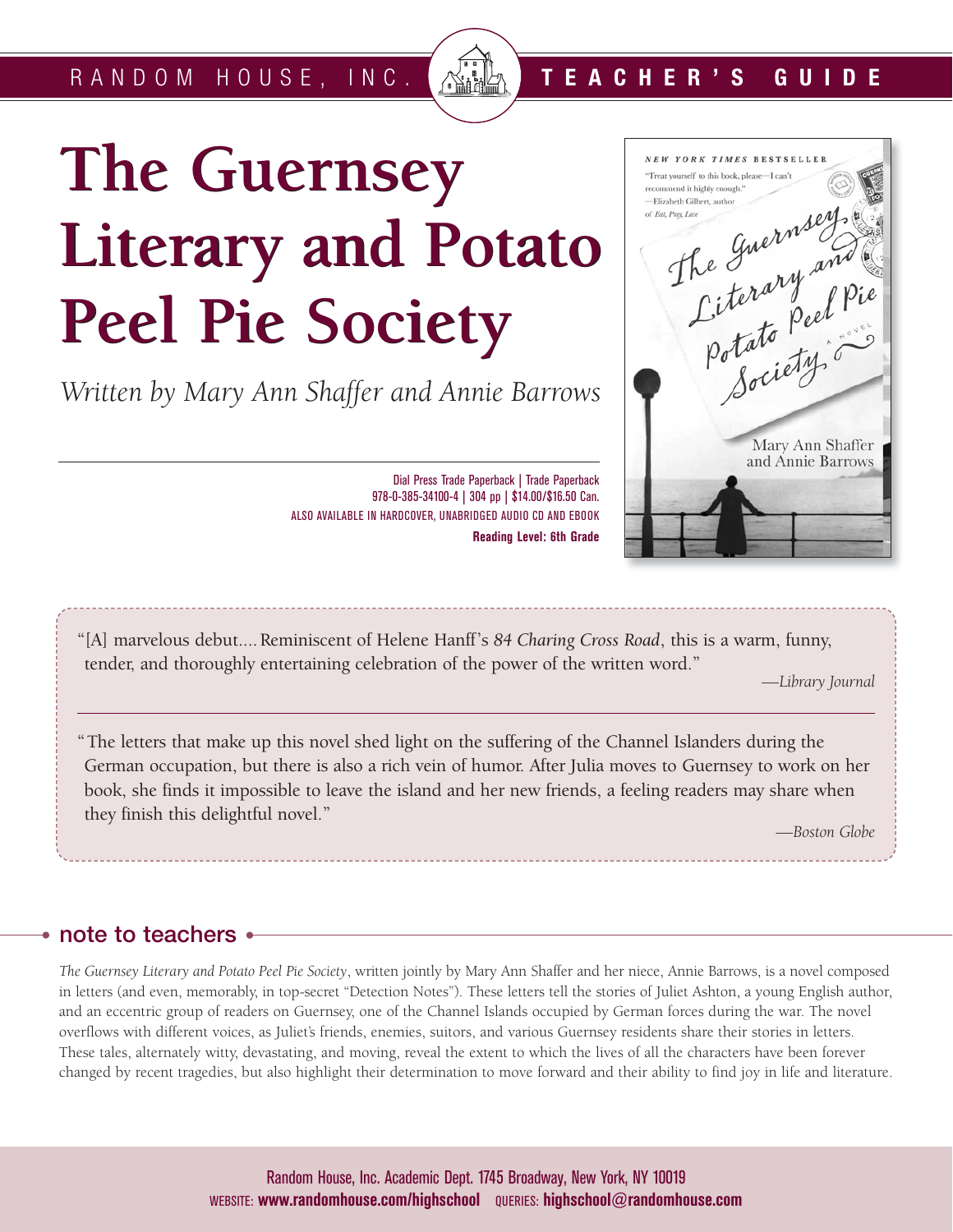## **about the book**

The novel begins as Juliet embarks on a tour to promote her new book, a collection of essays written during World War II under the pseudonym Izzy Bickerstaff. Although Juliet soon begins to enjoy her travels, she is uncertain about what her next literary project should be, and her attention becomes more and more engaged by an exchange of letters with a man she has never met: Dawsey Adams, a resident of the island of Guernsey, who happened to acquire one of her old books and decided to write her a letter about its author, Charles Lamb. Dawsey's letters introduce Juliet to a new facet of the just-ended war—the German occupation of Guernsey—and humor and pathos ensue in equal measure as she learns more about the island's past and the endearingly motley group of readers who make up the Literary and Potato Peel Pie Society (of which Dawsey is a member). When Juliet decides to visit the island herself, the stories she has heard come vividly to life, particularly as she learns more about one absent figure: Elizabeth, the woman who invented the Literary Society before being arrested by the Germans and sent to a concentration camp. As Juliet's ties to the islanders deepen, she finds the purpose she has been seeking, both personally and professionally.

## **about the author**

MARY ANN SHAFFER, who passed away in February 2008, worked as an editor, librarian, and bookseller. *The Guernsey Literary and Potato Peel Pie Society* was her first novel. Her niece, Annie Barrows, is the author of the children's series Ivy and Bean, as well as *The Magic Half*. She lives in northern California.

AUTHOR WEBSITE: **www.randomhouse.com/rhpg/guernsey**

# **teaching ideas**

*The Guernsey Literary and Potato Peel Pie Society* is richly layered with literary references, and the deep love of books and reading that permeates the text makes it a natural fit for English and Language Arts courses. The epistolary format allows the distinctive viewpoint of each character to emerge, and the light-hearted tone of many of the anecdotes contrasts movingly with the grim and tragic episodes that the characters have survived. This novel would add a valuable perspective to any course dealing with World War II; as a work of fiction, it presents a particularly interesting contrast to nonfictional works—of history, biography, or memoir which describe wartime experiences, such as Anne Frank's *Diary of a Young Girl*. This novel will introduce students to a wide range of notable authors, from Chaucer to Oscar Wilde. It also offers them the opportunity to reflect on the technique of using letter-writing as a means of telling a story, and provides innumerable openings for class discussion of the value of literature and its potentially powerful effects on readers' lives.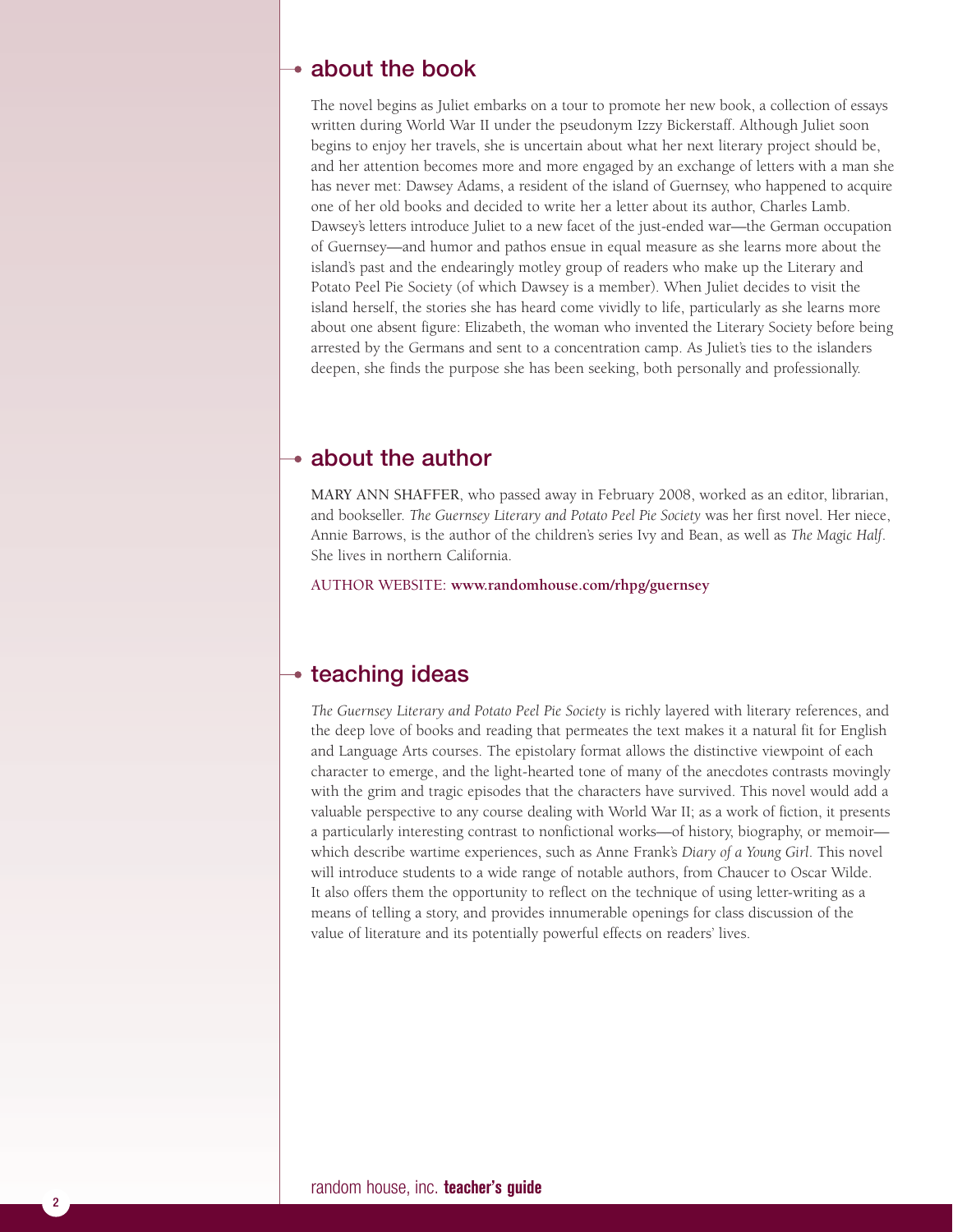## **discussion and writing**

- **1.** When was the first letter of this book written? What major historical event had recently taken place? Based on the first letter, do you think that the time in which the novel is set will be important to its plot? How? (3)
- **2.** What are ration coupons? Why do you think Juliet is so excited that Susan has found coupons for icing sugar and real eggs? (3)
- **3.** On page 7, Juliet writes that she is "gloomy—gloomier than I ever was during the war." Why might this be?
- **4.** Who is Dawsey Adams? Why do you think he asks Juliet for help in finding more books by Charles Lamb? (9)
- **5.** In the postscript to Dawsey's letter, he mentions a margin note written by Juliet, which reads "Word of God or crowd control???" What does this note mean? Does it tell us anything about Juliet's character? (10)
- **6.** When Juliet learns that Dawsey Adams has one of her old books, she suggests that "Perhaps there is some secret sort of homing instinct in books that brings them to their perfect readers." (10) What do you think of this theory? Have you ever felt that you were the "perfect reader" of a particular book?
- **7.** Why does Juliet change her mind about her book tour? Do you think her changed opinion relates to her past experiences? (12-13) Explain.
- **8.** Why does the "nasty, condescending man in Tillman's bookshop" criticize Juliet? (14) Who is Isaac Bickerstaff? Who is Joseph Addison? Why do you think Juliet might have chosen the pseudonym Izzy Bickerstaff for her columns?
- **9.** Why do you think Juliet says "I realize that hundreds of thousands of people all over Europe must be fed, housed, and clothed, but privately I resent it that so many of them are Germans"? (17) Do you think this is a fair statement? Explain.
- **10.** Why does Susan's letter to Sidney on page 18 begin with "Don't believe the newspaper reports"? What event does she describe in her letter? Did you learn anything new or important about Juliet from her account? If so, what?
- **11.** What does Rob, Juliet's former fiancé, do that makes Juliet decide to leave him? (24) Do you understand her response? Why do you think she responds so strongly to his "helpful" gesture?
- **12.** Juliet writes that Rob referred to "bluestockings and shrews" during their fight about packing up her books. (25) Why do you think he chose these epithets? How do you think Juliet might have responded to them?
- **13.** Juliet tells Sidney that when she laughed after hearing that her apartment had been bombed, he thought she "was laughing in hysteria," but really, "it was in irony." (25). What is ironic about the circumstance she describes?
- **14.** On page 27, Juliet writes to Sophie, "That man has sent me another bale of orchids." To whom is she referring? Why do you think she doesn't mention him by name?
- **15.** Why were the residents of Guernsey so excited by Mrs. Maugery's "hidden pig"? (28) Why did the pig need to be hidden?
- **16.** How does Dawsey say that the Guernsey Literary and Potato Peel Pie Society was started? (28-30) Does the origin of the Society tell you anything about its members?
- **17.** The character of Elizabeth is first introduced on page 29. What do we learn about her in this encounter?
- **18.** Do you understand the cartoon Dawsey describes on page 30? Does Juliet's explanation on the following pages make sense to you? Why might the authors have included an exchange like this in the novel?
- **19.** What are Amelia Maugery's concerns in her first letter to Juliet? (38) How does Juliet reassure her?

3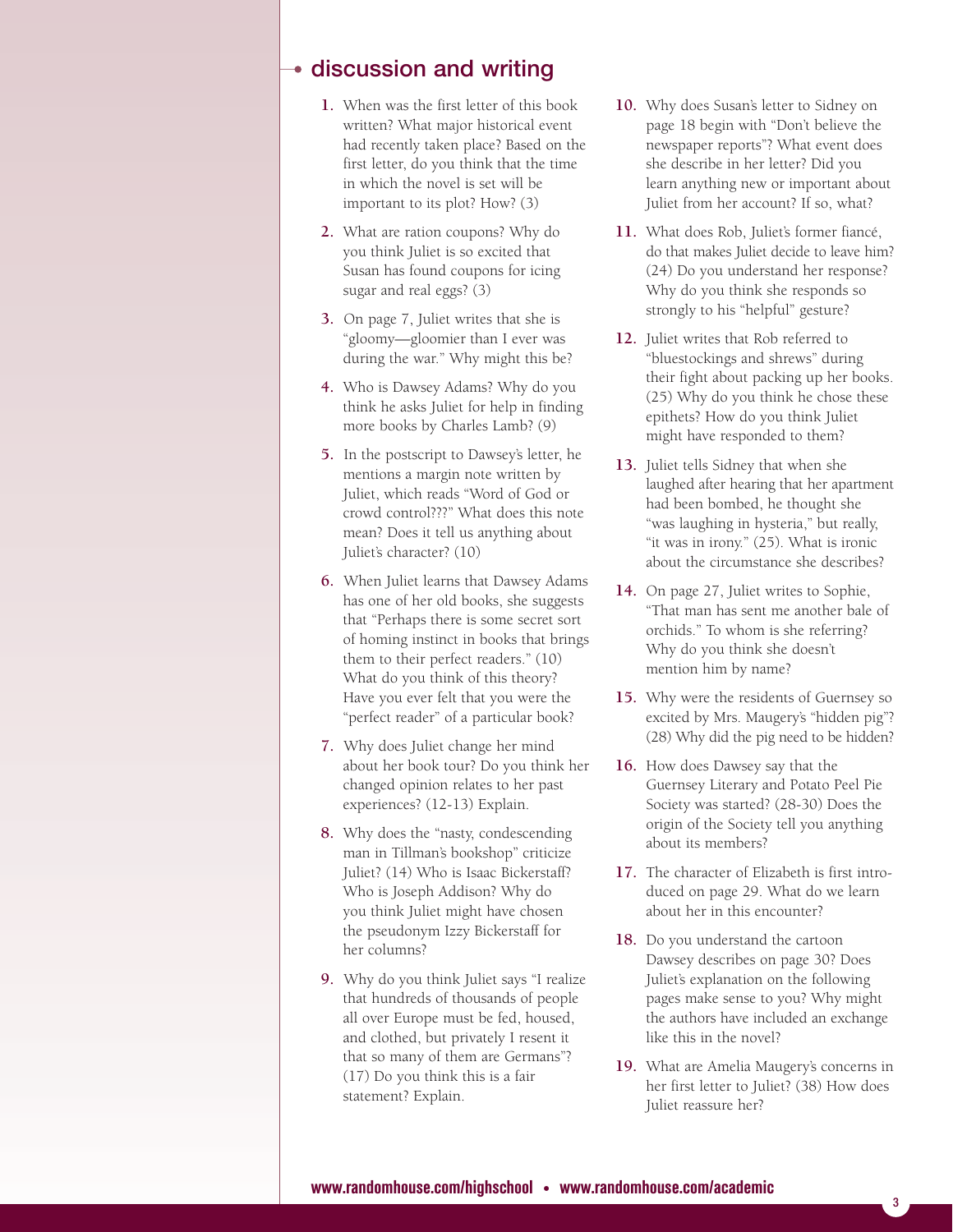# **discussion and writing** (continued)

- **20.** Re-read Lady Bella Taunton's letter on pages 42-44. How would you characterize her description of Juliet? Why do you think Juliet selected her to write a reference for her?
- **21.** In Eben Ramsey's first letter, he writes that he greatly admires Shakespeare's line, "The bright day is done, and we are for the dark." Why do you think he says that he wishes he had known it when the Germans arrived on Guernsey? (63)
- **22.** What is the purpose of Adelaide Addison's letter on pages 65-67? What is Juliet's response to reading it?
- **23.** Pages 68 and 69 contain a number of extremely brief letters between Juliet and Mark Reynolds. Why do you think these letters are so short? Does their brevity affect their tone?
- **24.** Why did Eben Ramsey's grandson, Eli, have to leave the island during the war? (73-74)
- **25.** Does Eben's account of the pig roast which became the first meeting of the Society provide any new information about that incident? (75-78) How does it change your views of the characters involved?
- **26.** Why does Adelaide Addison write, "I don't wonder at your shock," when she tells Juliet that Kit is the daughter of Elizabeth McKenna and a German soldier? Is Juliet shocked? Why does Adelaide think that she will be? (81)
- **27.** The short exchanges between Sidney and Juliet on pages 83 and 84 are all printed in capital letters. Why do you think this is? Why might these notes be sent by cable rather than by regular mail?
- **28.** Why does John Booker pretend to be his employer, Lord Tobias Penn-Piers, when the Germans come? Why does he want to stay on the island rather than leave in safety? (90-91)
- **29.** Why do you think the Society reacts so strongly to Mrs. Clara Saussey's reading from her book of recipes? (103)
- **30.** Re-read Amelia's letter to Juliet on pages 104-107. How does this letter contrast with the humorous ones which precede it? What purpose does this letter serve, in your opinion? Did it change your perceptions of life on Guernsey during the war? Explain.
- **31.** How do the opinions of the two authors of A-Tramp in Guernsey differ from each other? Which author do you think Juliet finds more sympathetic? More accurate?
- **32.** What new facts about the author Charles Lamb are revealed in the letters on pages 113-116? Does this change your view of the author? Why do you think Dawsey and Juliet are so drawn to his work?
- **33.** Eben says on page 122 that Guernsey parents faced an awful decision during the war: to "send your kiddies away to live among strangers, or let them stay with you." What factors had to be taken into account when making this decision? What do you think you would decide if you were faced with a similar situation?
- **34.** What event has apparently transpired between Mark's last letter to Juliet on April 30th, 1946, and hers to him on May 1st of that year? (131) Why do you think the novelists let us find out about this important occurrence in this manner? What would have been another way in which they could have provided this information?
- **35.** What happens to many of the pets Guernsey residents abandoned on the island? (143) Why do you think the letter writer signs him- or herself only as "An Animal Lover"?
- **36.** Why were John Booker and the other Guernsey people so happy to hear Big Ben striking after the BBC broadcast? (151)
- **37.** Why do you think the authors chose to end Book One and begin Book Two where they did (on page 159)? How is Book Two different from Book One?

#### random house, inc. **teacher's guide**

4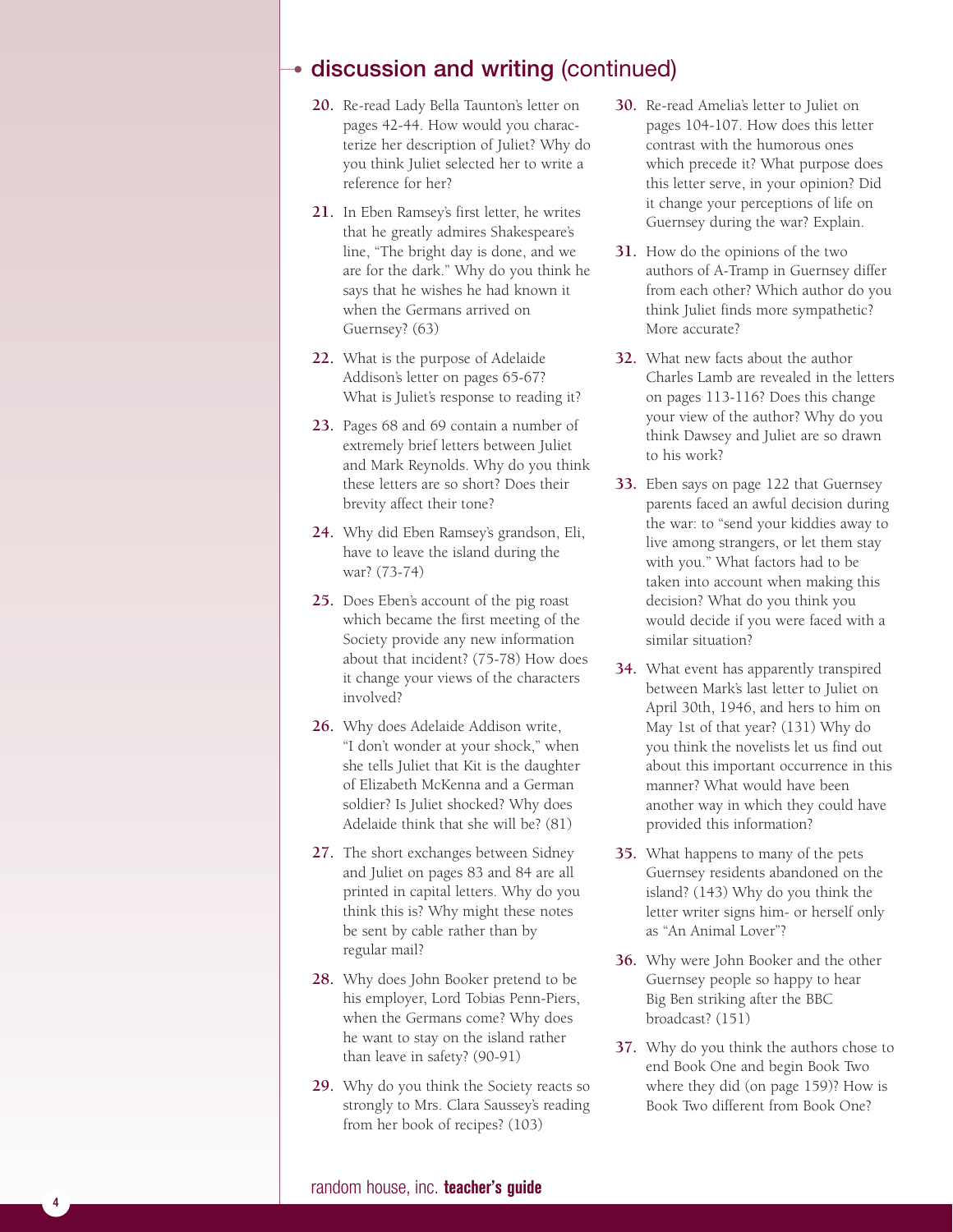- **38.** Why does Mark try to persuade Juliet not to go to Guernsey? Do you think she is right to go anyway? Explain.
- **39.** Juliet describes a Society meeting in which Jonas Skeeter says that Marcus Aurelius was "an old woman—forever taking his mind's temperature." (170) What is the name of the figure of speech he uses here? What does this criticism mean?
- **40.** Why did Henry Toussant say that he knocked over his mother's tea table and called her and his aunt "dirty old bats"? (173) Do you think his attitude towards morality is consistent with that of other characters in the book? Can you think of other examples of conflicting moral views?
- **41.** How does Remy's letter (pages 178-82) change the lives of the Society members to whom it's addressed? How does her account of Elizabeth's death relate to the stories other characters tell about her life? Why is this letter such a significant turning point in the novel?
- **42.** On page 184, Amelia writes that "it is better to know the truth than to live in uncertainty." Do you agree with this philosophy? Can you think of times in your life when it has proved true for you? Are there cases in which you would disagree?
- **43.** Why do Amelia and Dawsey want Remy to come back to Guernsey with them? Why do you think she eventually agrees?
- **44.** What reasons does Sidney give for preferring Dawsey to Mark Reynolds, after having met both men? Based on what you've seen of each character, do you agree with him? (194)
- **45.** On page 201, Sidney writes Juliet that he thinks she should make Elizabeth McKenna the subject of her new book. Is this a surprising development? How have the authors foreshadowed this turn of events in the novel thus far?
- **46.** What causes Juliet to begin her letter to Sophie on page 209 with the command, "Burn this letter"?
- **47.** Why does Juliet ultimately refuse to marry Mark? Do you think she made the correct choice? Why or why not?
- **48.** Juliet eventually learns more of the story behind Elizabeth's arrest, when she meets Peter Sawyer. Why does Sawyer say that he and Elizabeth decided to hide Lud Jaruzski, despite the risks? Do you think the two were right to act as they did? (215-218) Explain.
- **49.** How do the islanders uncover Billee Bee's treachery? (245-248) Why did she want to steal Oscar Wilde's letters? Why are these letters so important to the characters?
- **50.** Why are Isola's "Detection Notes" included in the novel, on pages 263-273? Can the notes tell readers anything that a letter could not? Describe the significance of Isola's observations.
- **51.** Why do you think the authors chose to end the novel with a postscript about Adelaide Addison? Are the final lines consistent in tone with the rest of the work? In content? (274) Explain.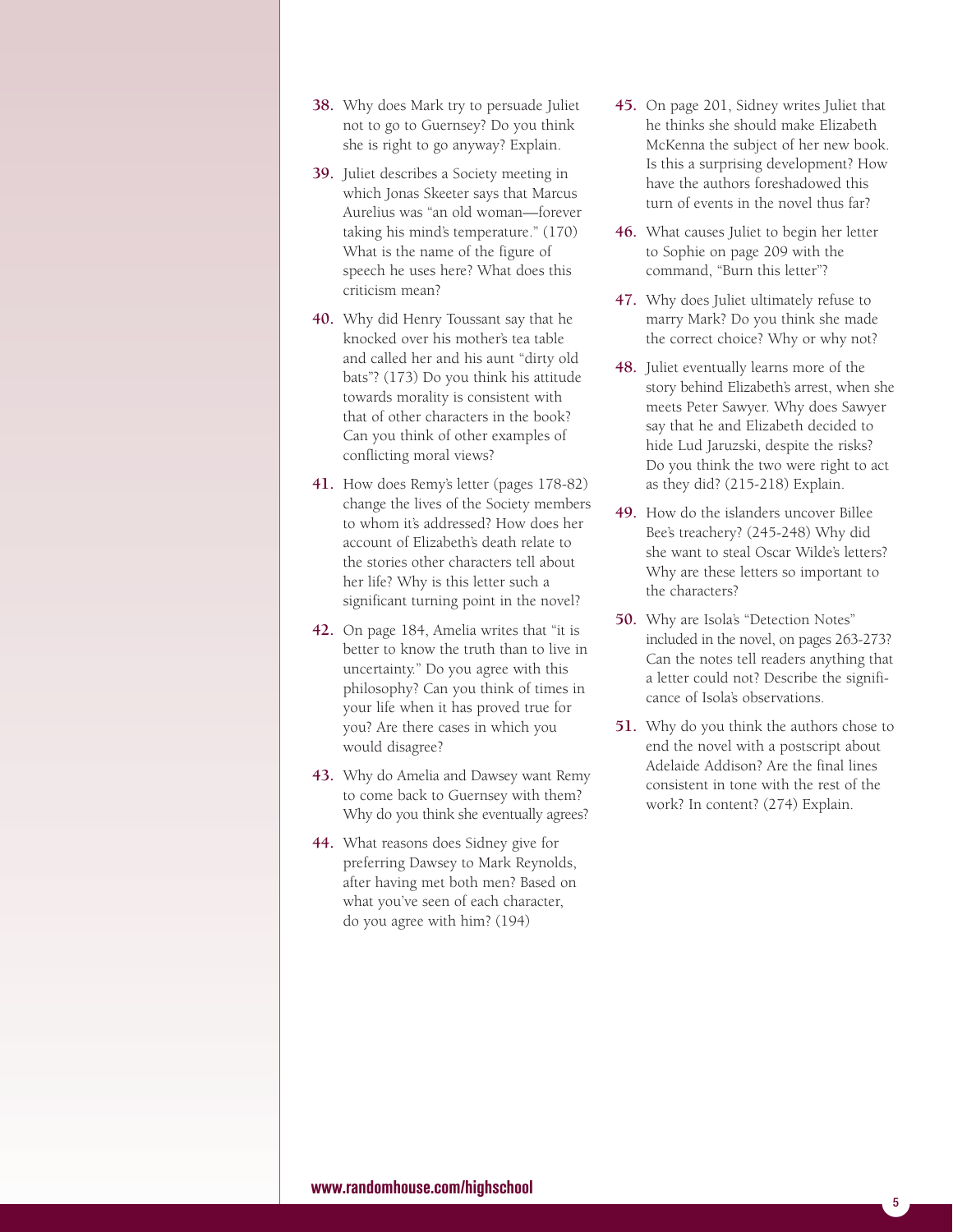## **suggested activities**

- **1.** In Dawsey Adams' first letter to Juliet (9), he writes that he has "an old book that once belonged to [her]," the *Selected Essays of Elia*, by Charles Lamb. This is the first of many literary references in this novel. Choose one author whose works are discussed by the characters and research his or her life. In an essay, summarize your findings, and explain how you think the life, works, or historical context of your chosen author relates to the lives of the characters in this novel. You may wish to consider questions such as: Why do the characters like (or dislike) a given author? Does the author's life have points in common with the characters? Does mentioning a particular author give you, as the reader, additional insight into the plot or meaning of the novel? Explain.
- **2.** Near the beginning of the novel, Juliet is asked to write an article for the *Times* which will address the "philosophical side" of "the practical, moral, and philosophical value of reading." (32) What would you write if you were given such an assignment? Write an essay arguing for the value of reading from one of these perspectives, making sure to include specific examples.
- **3.** Since this novel is composed entirely of letters to and from different characters, the authors are frequently able to present a single person or event from several very different perspectives. Choose a particular incident, character, or story about which you are given a number of viewpoints, and write an essay analyzing the differences and similarities between the accounts. Questions to consider might include: How do the characters' views differ? Why might this be so? What is each character's motivation for writing his/her letter? Is one character's viewpoint more persuasive than the others? Is one viewpoint more entertaining? More complete?
- **4.** On pages 42-44, Lady Bella Taunton writes a letter to Amelia Maugery describing Juliet's character. Though she has been asked to provide a reference, the contents of her letter are, for the most part, hardly complimentary! Choose a fictional character about whom you have negative or conflicted feelings —a character from a movie, television show, or novel would be appropriate and write a letter of recommendation for this character. Be sure to use specific examples from his/her life to support your claims, and try to be even-handed in your critiques. Humor may well be appropriate in this exercise, but be sure to maintain your critical distance.

# **vocabulary**

*Pseudonym* – A pen name; a name other than the author's own, under which he or she publishes writing (14)

*Bluestocking* – A pejorative term for an intellectual or scholarly woman (25)

*D-day* – June 6th, 1944; the first day of the invasion of Normandy by the Allied Forces (64)

*Phrenology* – A once-popular (but now discounted) science which claimed one could gain insight into a person's character by studying the shape of his or her skull (224)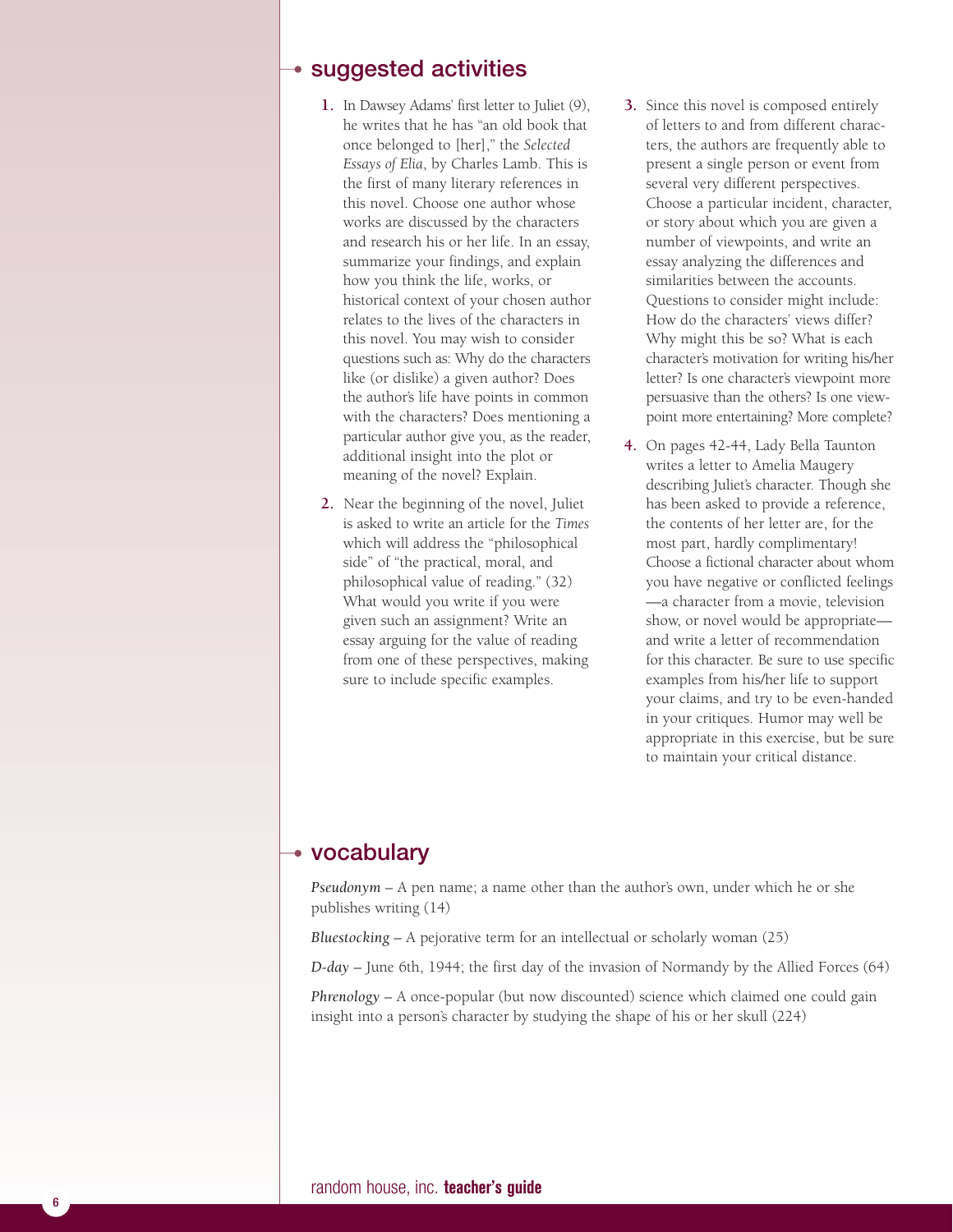## **beyond the book**

- **1.** This novel is composed entirely of letters to and from various characters. Ask your students to tell a short story by writing a series of 6-8 letters between two characters of their own invention. They may wish to choose historical figures or characters from a movie or television show, or simply to create characters from their own imaginations. Make sure they consider how to portray both the personalities of their characters and the plot of their story in their letters—is there a conflict? A disagreement? A shared concern? Assemble the letters in a book or poster format, and share the stories with the rest of the class.
- **2.** Juliet Ashton says that her favorite thing about reading is the way that "one tiny thing will interest you in a book, and that tiny thing will lead you onto another book, and another bit there will lead you onto a third book." (11) This experience is very akin to that which many contemporary students have when surfing the Internet. Ask each student to keep a log or diary for a set span of time (perhaps 30 minutes or an hour) spent online, documenting every site they visit, and noting the connections that lead them from one site or article to another. As a class, compare logs and see whether there are trends or similarities. Do many of the students visit the same sites? Did any students follow a link to a new or unexpected place? Do students feel that they typically browse with "no end in sight," as Dawsey puts it (12), or do they tend to visit the same locations over and over again on a regular basis?
- **3.** The early correspondence between Dawsey and Juliet centers around a book of hers which has come into his possession. Assign students to visit a used bookstore (if time permits, this could also be a class field trip) and browse through the books, looking for signs of former ownership; this could be as simple as finding a name inscribed in the front of a book, or as complex as a series of annotations, underlinings, or marginal notes. Ask students to write a story about the person who originally owned the book, based on the evidence they find and the subject matter of the book, itself. This project will involve a great deal of imagination, so encourage students to be as creative as possible in thinking about who might have owned and read their chosen book.
- **4.** This novel begins with Juliet's travels on her book tour, and ends with her decision to settle on Guernsey; thus, geographic location and movement play a role in many aspects of the novel's plot. Distribute maps of the British Isles to your students, and, working in small groups, have them plot the locations of Juliet's travels. They will need to find the names of the places she visits (part of her itinerary, for example, is listed in her letter which ends on page 13), and, as best they can, reconstruct her journey and record it on their map. When each group has finished, compare the maps and consider their completeness and accuracy. Be sure to consider the important role Guernsey's geographic location plays in the plot of the novel.